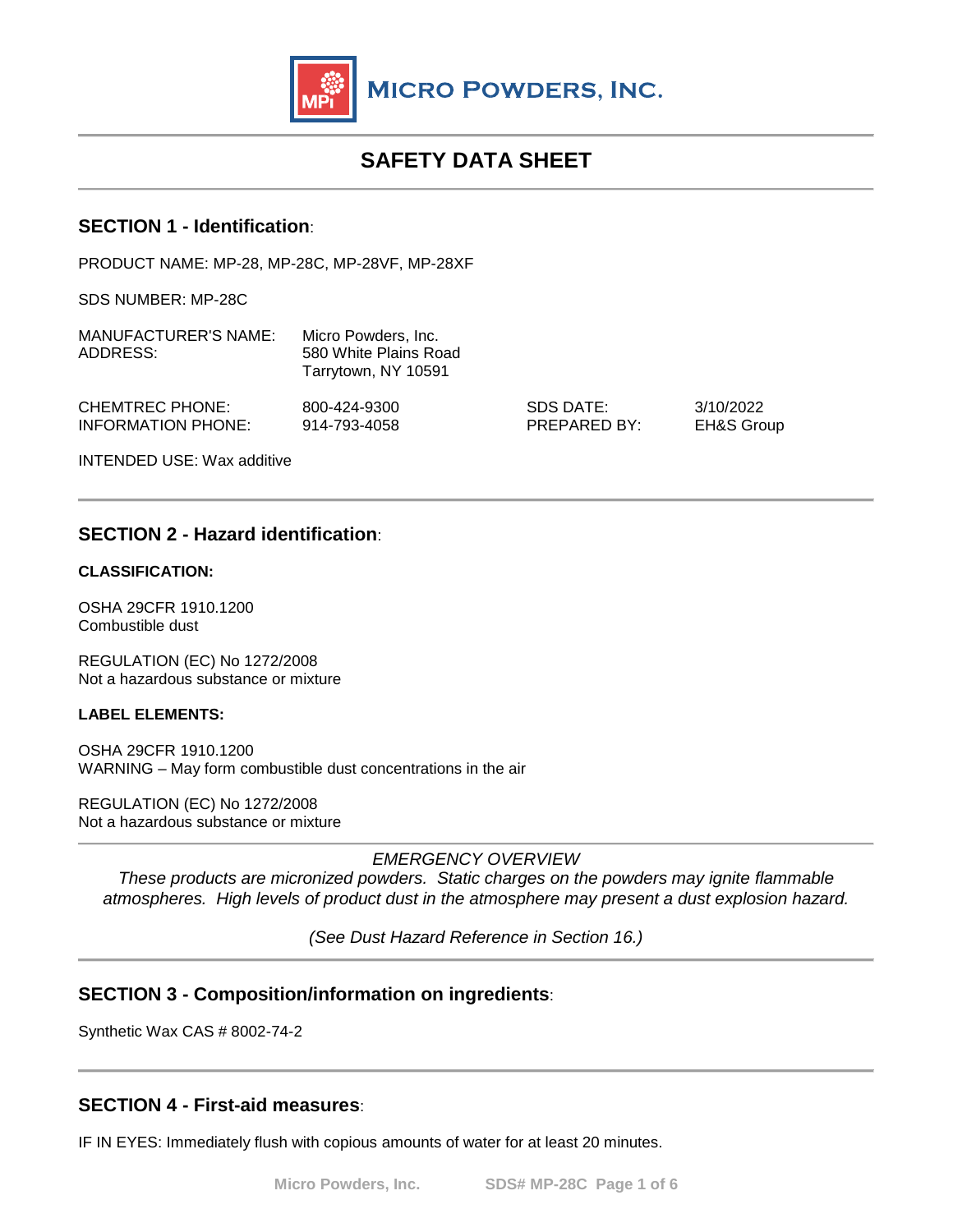IF ON SKIN: Remove contaminated clothing. Wash skin thoroughly with soap and water.

IF INHALED: Treat as a nuisance dust. Remove victim to fresh air and provide oxygen if breathing is difficult. Immediate medical attention not normally required. No delayed effects expected.

IF INGESTED: Do not induce vomiting; aspiration hazard. Dilute with 1-2 glasses of water. Get medical aid. If vomiting occurs spontaneously, keep head below hips to present aspiration of liquid into lungs.

# **SECTION 5 - Fire-fighting measures**:

OSHA FLAMMABILITY CLASS: Combustible solid.

SUITABLE EXTINGUISHING MEDIA: Carbon Dioxide, dry chemical or fine water spray. Avoid water stream on molten burning material as it may scatter and spread the fire.

SPECIAL FIREFIGHTING PROCEDURES: Wear self-contained breathing apparatus and protective clothing approved by NIOSH. Watch footing on floors and stairs because of possible melting and spreading of material. Use spray to keep containers cool.

UNUSUAL FIRE AND EXPLOSION HAZARDS: Flash point 470 F 273 C. Melts in proximity to fires, causing slippery floors and stairs. When powder is suspended in air, these products could be FLAMMABLE/EXPLOSIVE. In these circumstances, keep away from heat, sparks and open flames. Static charges on powders or powders in liquids may ignite flammable atmospheres. See Section 7 "HANDLING AND STORAGE" for suggestions on how to use these products under such conditions. Also refer to NFPA Bulletin 654, "Prevention of Fire and Dust Explosions in the Chemical, Dye, Pharmaceutical, and Plastics Industries", for safe handling procedures.

### **SECTION 6 - Accidental release measures**:

STEPS TO BE TAKEN IN CASE MATERIAL IS RELEASED OR SPILLED: Wear recommended personal protective equipment. Remove ignition sources. Sweep up with a minimum of dusting. Keep away from heat or flame. Collect in containers (e.g. fiberboard drums or cartons). If hot liquid, attempt to confine spill and let the polymer solidify. Once solid, it may be recovered as the powder. Report major leaks and spills to the appropriate local, state and federal government agencies.

#### *HAZARD WARNING*

*These products are micronized powders. Static charges on the powders may ignite flammable atmospheres. High levels of product dust in the atmosphere may present a dust explosion hazard.*

#### *(See Dust Hazard Reference in Section 16. Read Section 7.)*

See the Regulatory Information (Section 15) regarding reporting requirements.

# **SECTION 7 - Handling and storage**:

SPECIAL HANDLING AND STORAGE: (Always wear recommended personal protective equipment.) Avoid breathing fumes from heating operations. Avoid spillage which can cause very slippery conditions on floors. Use good personal hygiene and housekeeping.

### *STATIC ELECTRICITY AND FINE PARTICLE SIZE WAXES*

Electrostatic charges of non-conductive materials is a natural phenomenon ranging from harmless to a nuisance to a hazard, depending on the degree of charging and the environment where the discharge takes place. In the case of micronized polymers and waxes, very high levels of static electricity develop in their manufacture, transportation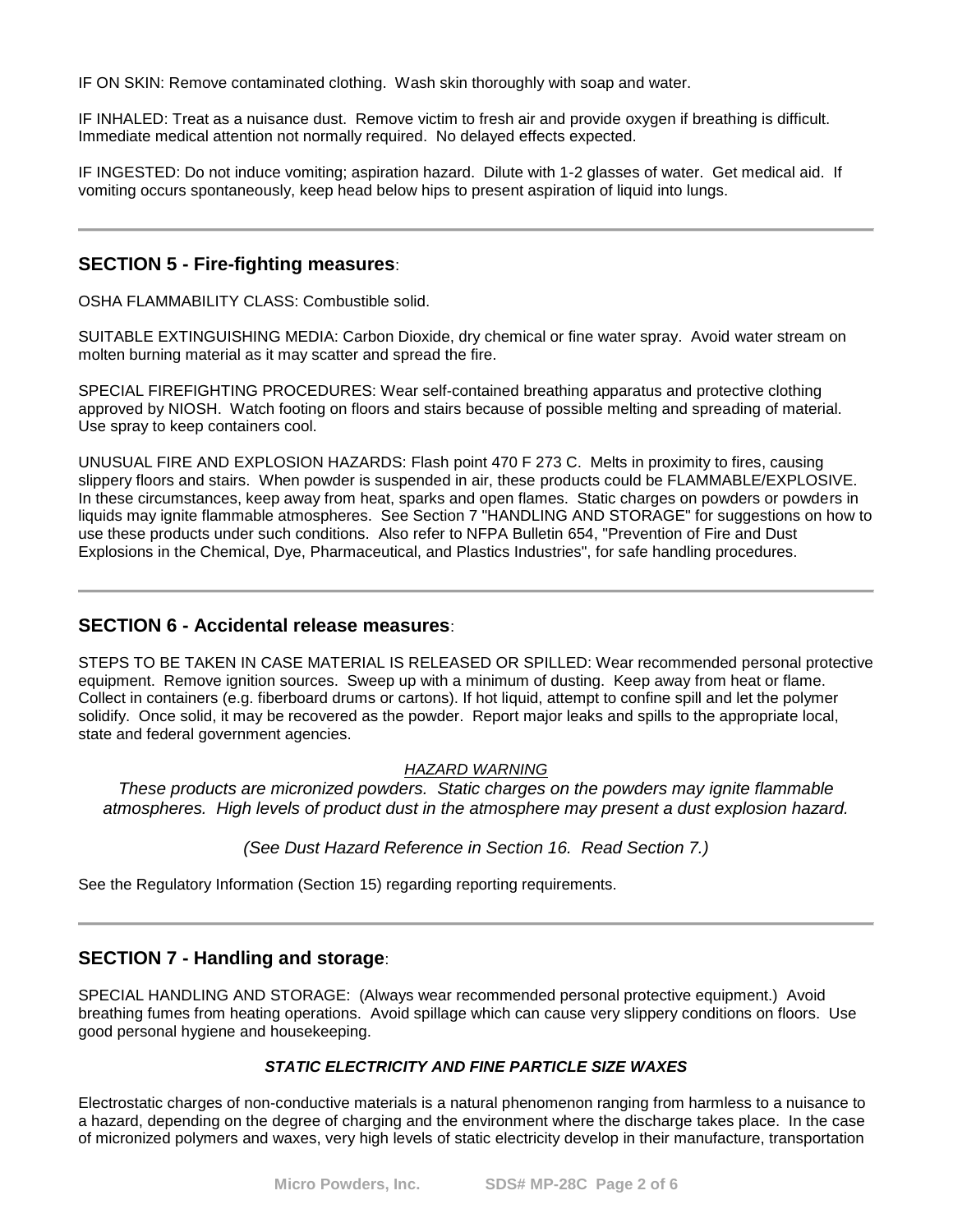and handling. These products, being poor conductors of electricity, can and will hold a static charge for long periods of time. With this in mind, a great deal of care should be exercised when handling this type of product in or around flammable liquids, particularly if the liquid is at or near its flashpoint. The generation of static electricity cannot be prevented because its intrinsic origins are present at every particle interface. Some common sense approaches to the hazards involved with static electricity are as follows:

- Use only conductive equipment and keep all components grounded and bonded to the same vessel in order to equalize any potential charge.

- Avoid projections and probes that could lead to discharge between the charged polymer and probe.

- Avoid a flammable condition by the use of inert gases in the container or by providing sufficient exhaust so as to prevent a buildup of flammable solvent vapors.

- Never pour micronized polymers or waxes from a drum or large container directly into hot flammable solvents.

- Add micronized polymers or waxes slowly and in small quantities to hot flammable solvents.

- If possible, do not permit the product to free fall directly into the solvent. Ideally, use a pipe or chute that leads down to the level of the solvent. Make sure the pipe or chute is grounded and bonded.

- If mechanical equipment must be used, a slow-turning screw feeder that is grounded and is preferred.

- Good housekeeping is of prime importance. The building and equipment should be designed to eliminate shelves and ledges and similar places where materials can accumulate.

The above are only suggestions and should not be taken as recommended practices in your establishment and in no way should be considered as comprehensive engineering controls. A more detailed discussion and recommended practices can be found in NFPA 77 issued by the National Fire Protection Association Inc. in 1988.

#### STORAGE RECOMMENDATIONS:

Store under ambient conditions. Avoid excessive heat. Do not store near strong oxidizing agents and amines.

# **SECTION 8 - Exposure controls/personal protection**:

ENGINEERING CONTROLS: Use adequate ventilation during heating processes or if dusty conditions prevail when handling powdered materials. For storage and ordinary handling, general ventilation is adequate.

RESPIRATORY PROTECTION: Use a NIOSH approved dust respirator with powdered wax. During melting or conveying in molten state, use organic vapor respirator.

VENTILATION: Face velocity greater than 60 cfm (adequate to capture wax dust or fumes).

SKIN PROTECTION: Use heat resistant, impervious gloves to avoid repeated/prolonged skin contact with molten material and powder. Other protective garments as necessary.

EYE PROTECTION: Chemical goggles around molten material and in dusty conditions.

OTHER PROTECTIVE EQUIPMENT OR CLOTHING: As needed to prevent repeated/prolonged contact.

WORK / HYGIENIC PRACTICES: Wash skin thoroughly with soap and warm water after handling and before smoking, eating or applying makeup. If clothes become contaminated, change to clean clothing. Do not wear contaminated clothing until properly laundered.

EXPOSURE GUIDELINES: Powdered forms may generate nuisance particulates upon handling. ACGIH TLV = 10mg/m3. OSHA PEL 5mg/m3.

# **SECTION 9 - Physical and chemical properties**:

| Appearance     | : White powder           |
|----------------|--------------------------|
| Odor           | : Typical wax odor       |
| Odor threshold | : Not applicable         |
| Melting point  | : 104 - 110 $^{\circ}$ C |
| Boiling point  | : Not applicable         |
|                |                          |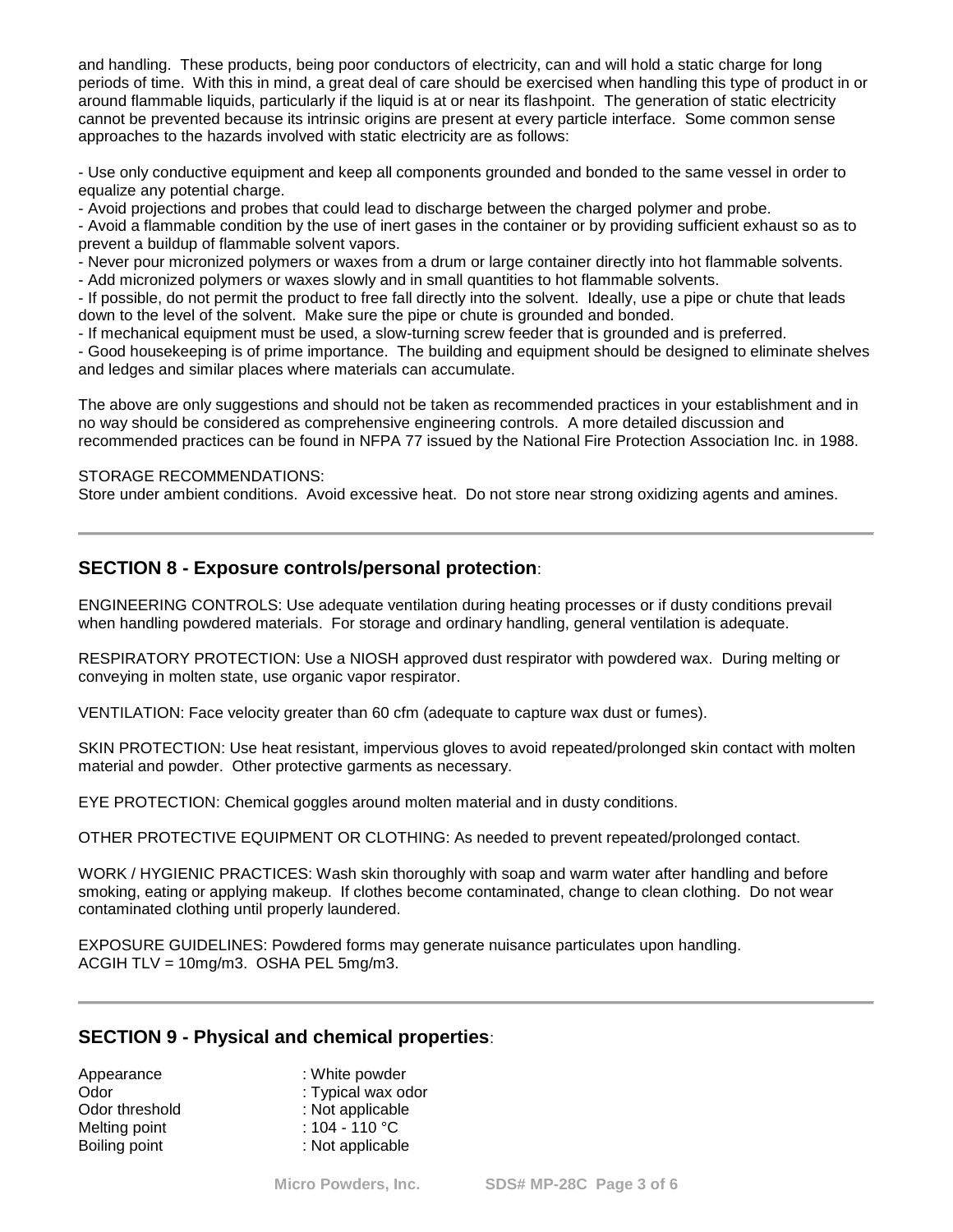# **SECTION 10 - Stability and reactivity**:

STABILITY: Stable at normal conditions.

CONDITIONS TO AVOID: Extreme heat, sparks and open flame.

INCOMPATABILITY (AVOID CONTACT WITH): Strong oxidizing agents and amines.

HAZARDOUS POLYMERIZATION: Should not occur.

HAZARDOUS DECOMPOSITION PRODUCTS AND/OR BY PRODUCTS: These products may emit oxides of carbon.

# **SECTION 11 - Toxicological information**:

| Acute toxicity                                                                 | : No data developed.                |                                              |
|--------------------------------------------------------------------------------|-------------------------------------|----------------------------------------------|
| Skin corrosion/irritation                                                      | : No data developed. None expected. |                                              |
| Serious eye damage/irritation                                                  |                                     | : No data developed. Treat as nuisance dust. |
| Respiratory or skin sensitization : No data developed. Treat as nuisance dust. |                                     |                                              |
| Germ cell mutagenicity                                                         | : No data developed.                |                                              |
| Carcinogenicity                                                                | : N.T.P. CARCINOGEN: No             |                                              |
|                                                                                | : I.A.R.C. CARCINOGEN: No           |                                              |
| Reproductive toxicity                                                          | : No.                               |                                              |
| STOST-single exposure                                                          |                                     | : No data developed. Treat as nuisance dust. |
| STOST-repeated exposure                                                        |                                     | : No data developed. Treat as nuisance dust. |
| Aspiration hazard                                                              |                                     | : No data developed. Aspiration is possible. |

MEDICAL CONDITIONS GENERALLY AGGREVATED BY EXPOSURE: May irritate people with skin problems, asthma and lung diseases. Susceptible individuals may have an allergic reaction.

# **SECTION 12 - Ecological information**:

ECOLOGICAL PROFILE: Please contact us for information on the biodegradability of this product. These products are not soluble in water. Potential environmental impact in case of spill or release is considered to be minimal.

# **SECTION 13 - Disposal considerations**: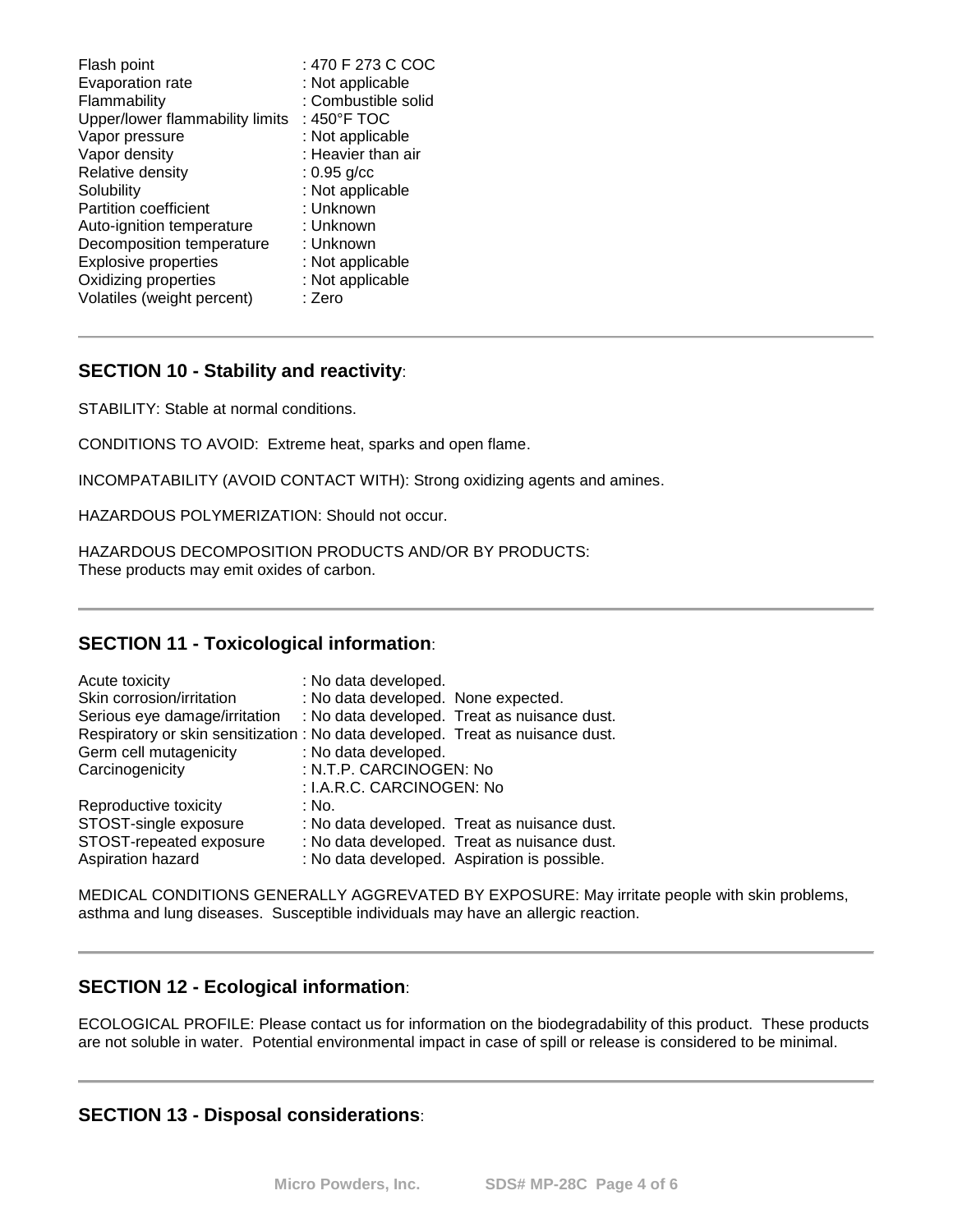WASTE DISPOSAL METHOD: Assume conformity with applicable disposal regulations. Preferred method of disposal is in closed containers of sufficient strength to eliminate leakage at approved incineration or chemical landfill waste disposal site in accordance with local regulations. Sewage disposal is discouraged.

RCRA: Is the unused product a RCRA hazardous waste if discarded? No.

The information offered here is for the product as shipped. Use and/or alterations to the product such as mixing with other materials may significantly change the characteristics of the material and alter the RCRA classification and the proper disposal method.

# **SECTION 14 - Transport information**:

| <b>UN Number</b><br>UN Proper shipping name<br>Transport hazard class<br>Packing group<br><b>IATA</b><br>Environmental hazards | : Not classified as hazardous.<br>: N/A<br>: Not classified as hazardous.<br>: N/A<br>: Not classified as hazardous<br>: Not considered marine pollutant.<br>: Not considered environmentally hazardous. |
|--------------------------------------------------------------------------------------------------------------------------------|----------------------------------------------------------------------------------------------------------------------------------------------------------------------------------------------------------|
| Special precautions                                                                                                            | : Keep sealed and secure. Do not expose to heat.                                                                                                                                                         |
| <b>DOT Classification</b>                                                                                                      | : Non-Hazardous.                                                                                                                                                                                         |
| <b>INCO Terms</b>                                                                                                              | : EXW for Regulatory Purposes and Responsibilities                                                                                                                                                       |

# **SECTION 15 - Regulatory information**:

#### **Please request our Regulatory Summary Sheet (RSS) for global regulatory information.**

REACH: All substances registered.

Toxic Substances Control Act (TSCA): This product or its components are listed on the TSCA Inventory. This product and/or its components do not contain any chemicals subject to any rules or orders under TSCA sections 4, 5, 6, 7, or 8(d).

California Proposition 65: Not regulated.

WHMIS Classification (Canada): Not subject to WHMIS regulations.

SARA Section 311/312:

| No |
|----|
|    |

| - Chronic Health Hazard: | No |
|--------------------------|----|
|                          |    |

- Fire Hazard: No

- Reactivity Hazard: No - Sudden Release of Pressure Hazard: No

SARA Section 302: Contains an extremely hazardous substance: No

SARA Section 313: This product does not contain any toxic chemical listed under Sec.313 of the Emergency Planning and Community Right-To-Know Act of 1986.

US. EPA CERCLA Hazardous Substances (40 CFR 302) - not regulated.

US. New Jersey Worker and Community Right-to-Know Act (New Jersey Statute Annotated Section 34:5A-5) - not regulated.

CLEAN WATER ACT - Priority Pollutants: Contains no known priority pollutants at concentrations greater than 0.1%.